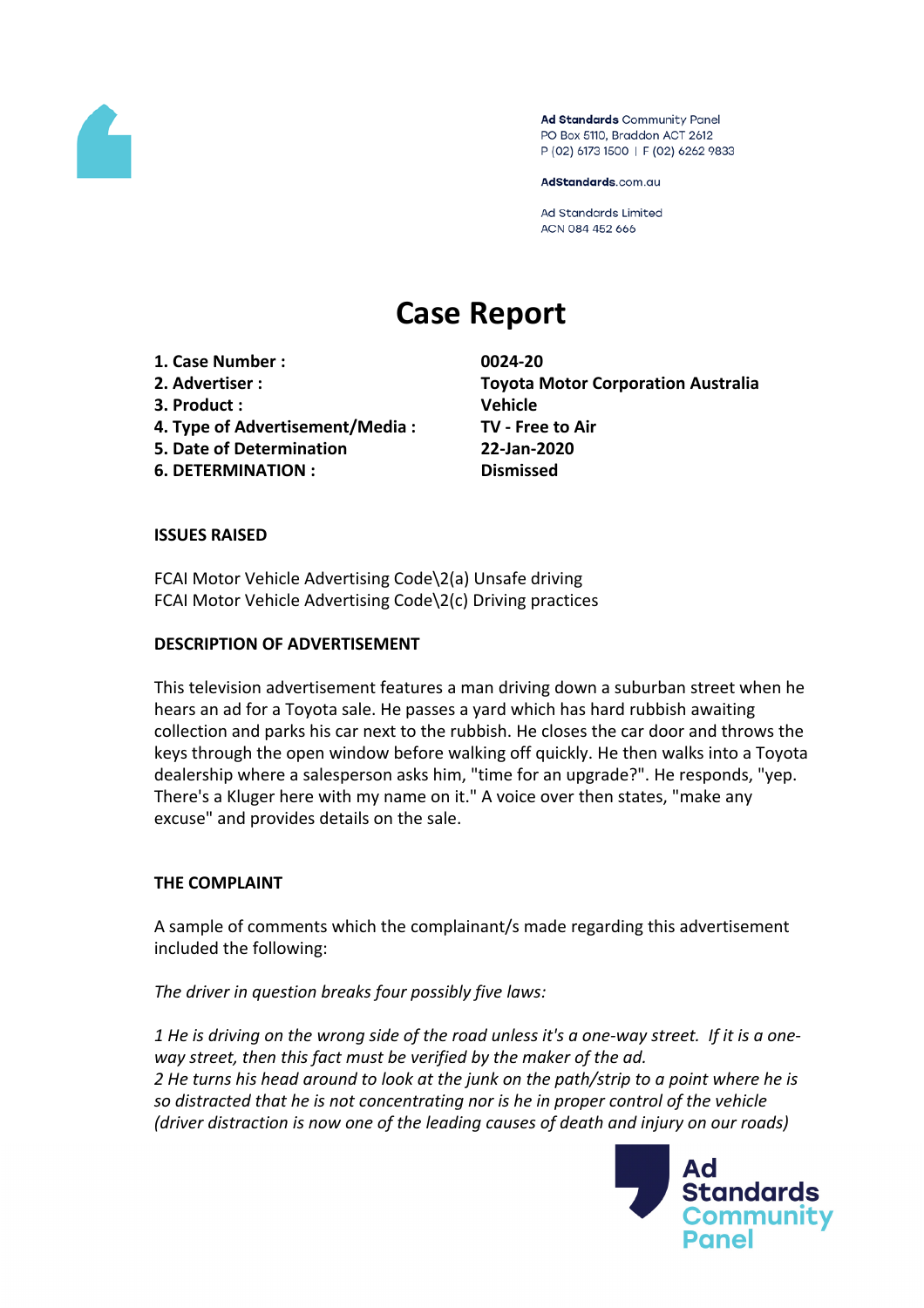

*3 He reverses along the path/strip. In NSW Drive along path/strip - Penalty \$337 plus 3 Demerit Points*

*4 He parks his vehicle on the nature strip - penalty NSW: Stop on Path/Strip: Penalty \$263*

*5 He leaves the car unlocked and throws the keys into the front seat. The penalty in NSW is \$114 if the driver walks further than 3 metres away from the vehicle*

*The advertisement clearly breaches some or all of the FCAI Code 2(a) and 2(c)*

*ADSTANDARDS – FCAI CODE OF PRACTICE FOR MOTOR VEHICLE ADVERTISING 2. GENERAL PROVISIONS*

*Advertisers should ensure that advertisements for motor vehicles do not portray any of the following:*

*(a) Unsafe driving, including reckless and menacing driving that would breach any Commonwealth law or the law of any State or Territory in the relevant jurisdiction in which the advertisement is published or broadcast dealing with road safety or traffic regulation, if such driving were to occur on a road or road-related area, regardless of where the driving is depicted in the advertisement.*

*[Examples: Vehicles travelling at excessive speed; sudden, extreme and unnecessary changes in direction and speed of a motor vehicle; deliberately and unnecessarily setting motor vehicles on a collision course; or the apparent and deliberate loss of control of a moving motor vehicle.]*

*(c) Driving practices or other actions which would, if they were to take place on a road or road-related area, breach any Commonwealth law or the law of any State or Territory in the relevant jurisdiction in which the advertisement is published or broadcast directly dealing with road safety or traffic regulation.*

# **THE ADVERTISER'S RESPONSE**

Comments which the advertiser made in response to the complainant/s regarding this advertisement include the following:

*We refer to your letter dated 9 January 2020 in relation to Complaint Reference 0024- 20 (the Complaint).*

*Your letter refers to a retail advertisement by Toyota Motor Corporation Australia Ltd (Toyota) featuring the Toyota Kluger (the Advertisement).*

*Toyota takes any complaints relating to its advertisements seriously. We would also like to emphasise that Toyota takes seriously its commitment to both the AANA Code of Ethics (AANA Code) and the FCAI Voluntary Code of Practice for Motor Vehicle Advertising (FCAI Code) and is aware of the potential impact of its advertising on the community as a whole. Accordingly, all advertising, including the Advertisement, is carefully reviewed to ensure both legal compliance and that community standards are respected.*

*The Advertisement*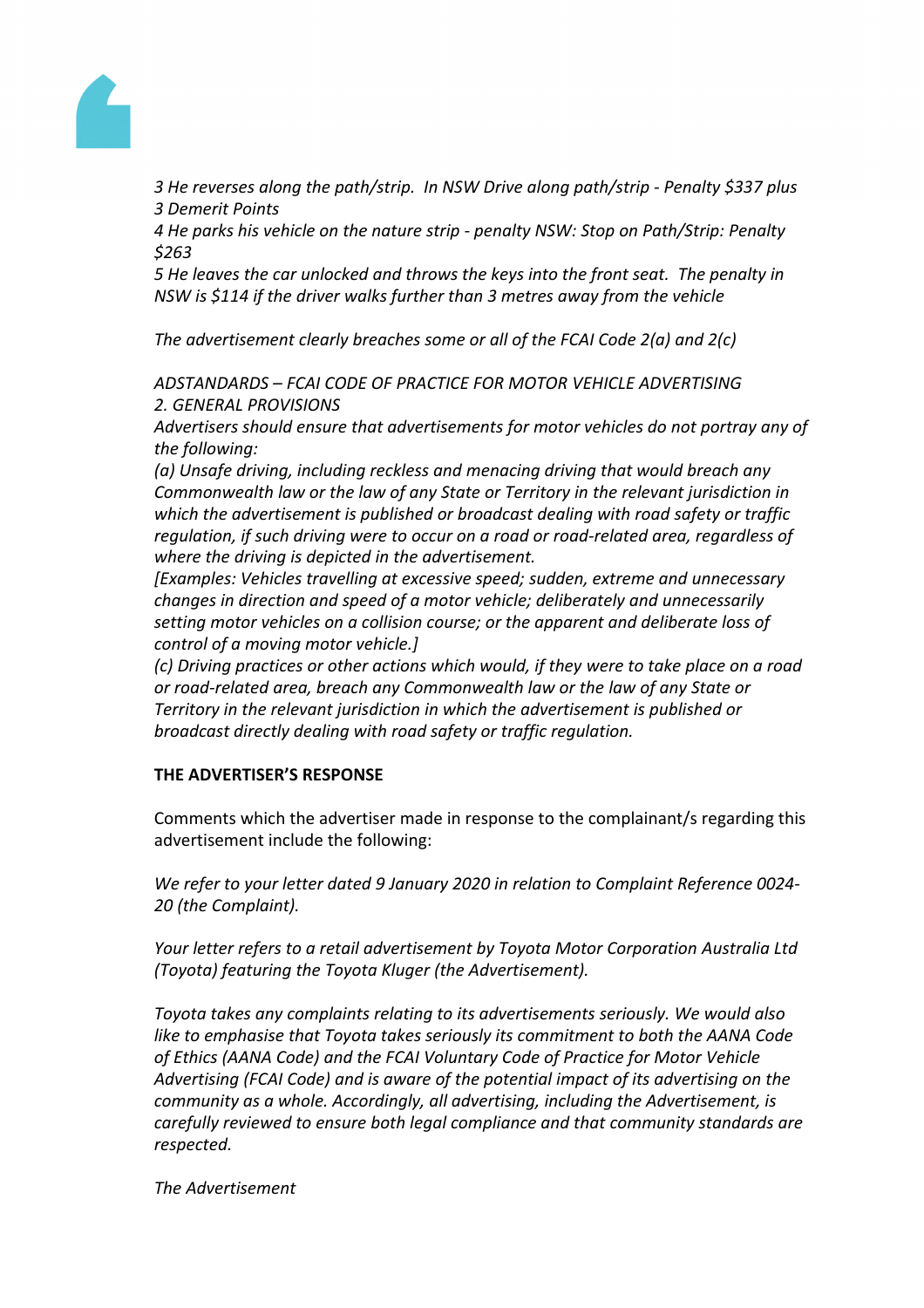

*By way of general summary, the Advertisement features a man driving along a suburban street. The street is in the process of a hard waste collection program, where the local council arranges for collection of larger household items such as mattresses and fridges. There is a multitude of large household waste items on the nature strip awaiting collection.*

*The man hears an advertisement for Toyota Plate Clearance offers on the in-vehicle radio. As a result, he parks his vehicle amongst the hard waste items, throws the keys inside the vehicle and quickly walks into a Toyota dealer to take advantage of the Toyota Plate Clearance offer.*

*The intent of the Advertisement is to create a fantastical, humorous and overexaggerated scenario where the man relegates his current vehicle to the hard waste collection so that he can take advantage of the Toyota Plate Clearance offer. The idea that a driver would actually contemplate this is so fanciful, given his current vehicle would still be worth thousands of dollars, that it places the advertisement in a pure fantasy world. We believe the average viewer would see the humour in the situation and the absurd exaggeration and not view the commercial as being based in reality.*

*This Advertisement is one in a series of advertisements in an overall campaign featuring fantastical, humorous and over-exaggerated scenarios where customers 'make any excuse' to take advantage of the Toyota Plate Clearance offer. Other advertisements in this campaign feature customers deciding to buy a new vehicle because there is a spider in their current vehicle or because their vehicle has been hit by a cricket ball. These advertisements are intended to present scenarios that are so over-exaggerated and humorous that no viewer would take them seriously. For example, the viewer is not meant to believe that a customer would purchase a new vehicle simply because there was a spider in their current vehicle or because their current vehicle has a minor dent from a cricket ball.*

*The Complaint*

*In your letter, you advise that the Complaint was received on 10 December 2019, and it stated:*

*"The driver in question breaks four possibly five laws:*

1 He is driving on the wrong side of the road unless it's a one-way street. If it is a *oneway street, then this fact must be verified by the maker of the ad.*

2 He turns his head around to look at the junk on the path/strip to a point where he is *so distracted that he is not concentrating nor is he in proper control of the vehicle (driver distraction is now one of the leading causes of death and injury on our roads) 3 He reverses along the path/strip. In NSW Drive along path/strip - Penalty \$337 plus 3 Demerit Points*

*4 He parks his vehicle on the nature strip - penalty NSW: Stop on Path/Strip: Penalty \$263*

*5 He leaves the car unlocked and throws the keys into the front seat. The penalty in NSW is \$114 if the driver walks further than 3 metres away from the vehicle The advertisement clearly breaches some or all of the FCAI Code 2(a) and 2(c)".*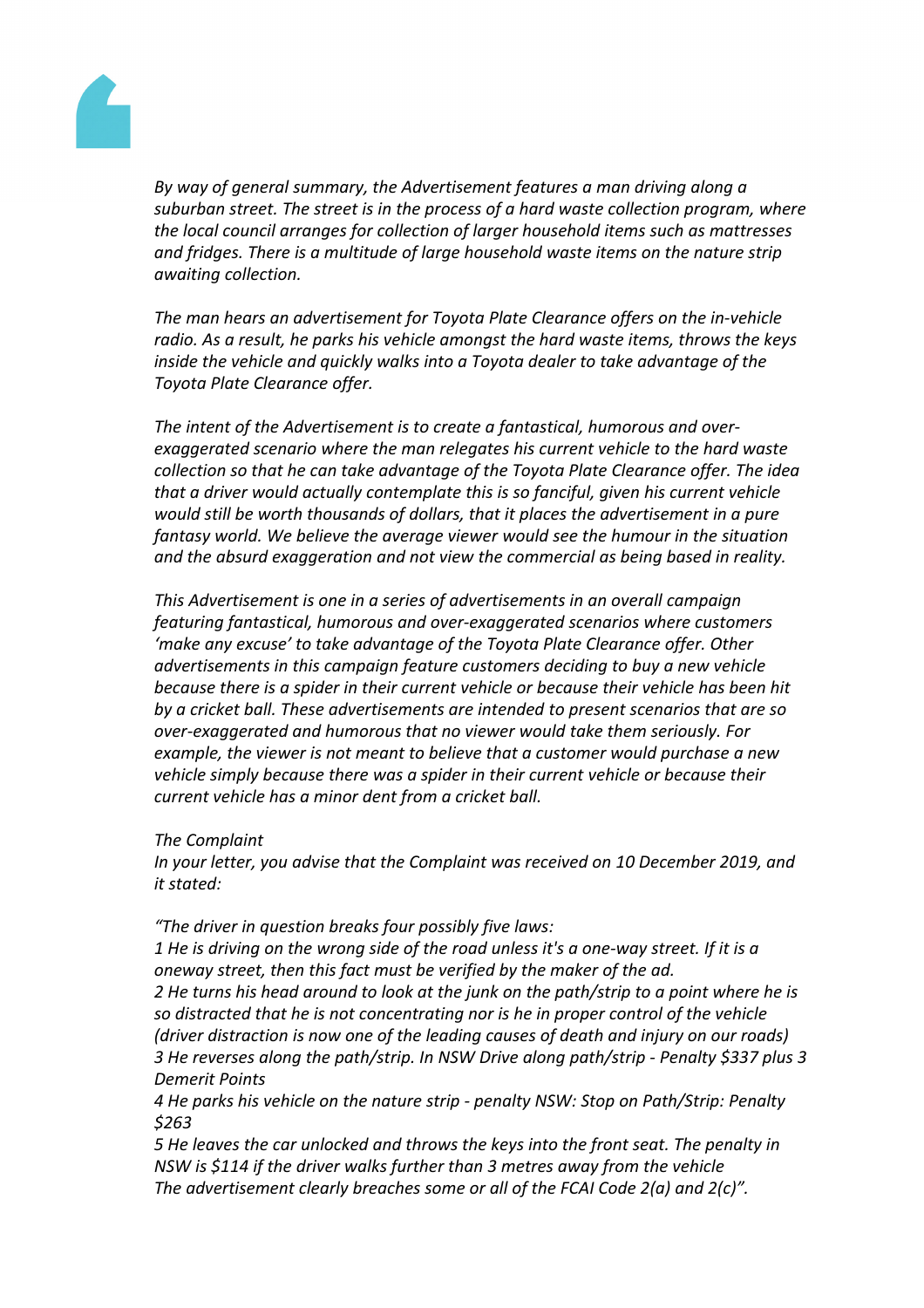

*You have advised that the Complaint falls under sections 2 and 3 of the FCAI Code, and section 2 of the AANA Code.*

### *Toyota Response to Complaint under FCAI Code*

*The intent was for the Advertisement to be performed and produced in an overexaggerated 'tongue-in-cheek' comic style. The use of fantasy, humour and over exaggeration in the Advertisement is in accordance with the Explanatory Notes of the FCAI Code and allows the Advertisement not to breach the Code.*

*Toyota strongly supports the safety of all participants in its Advertisements and produces all of its advertising material in line with this policy. It was not our intention to endorse or encourage people to drive while distracted or to illegally park their cars on a nature strip.*

*The Advertisement was shot on a road approved by the local Council for filming. Conditions were closely monitored on the day to ensure that cars and pedestrians were not permitted to access the portion of the road that the driver was using while filming was taking place.*

*The road where the filming takes place was a narrow two-way street with cars parked on the other side from the hard waste collection. The car was driving on the correct side of the road. However, the proportions of the street and the angle at which the scene was filmed makes it appear as though the car was driving on the wrong side of the road.*

*The driver does turn his head briefly to observe the hard waste collection. However, this head turn takes approximately one second and the drivers hands remain on the wheel at all time. Furthermore, the vehicle was travelling at very low speeds throughout the entire Advertisement.*

*While we respect the personal opinion of the complainant, Toyota strongly believes that the Advertisement is in full compliance with the relevant laws and regulations, including the FCAI Code as well as real world community standards.*

#### *Toyota Response to Complaint under AANA Code*

*While we understand that the Board will review the advertisement in its entirety against Section 2, the nature of the complaint appears to relate more specifically to Section 2.6 of the Code (Health and Safety), particularly the concern of Unsafe Behaviour whilst driving.*

*Toyota does not believe the Advertisement contains any images that:*

- *• are contrary to public health and safety, or*
- *• promote unsafe practices, bullying or unrealistic body image.*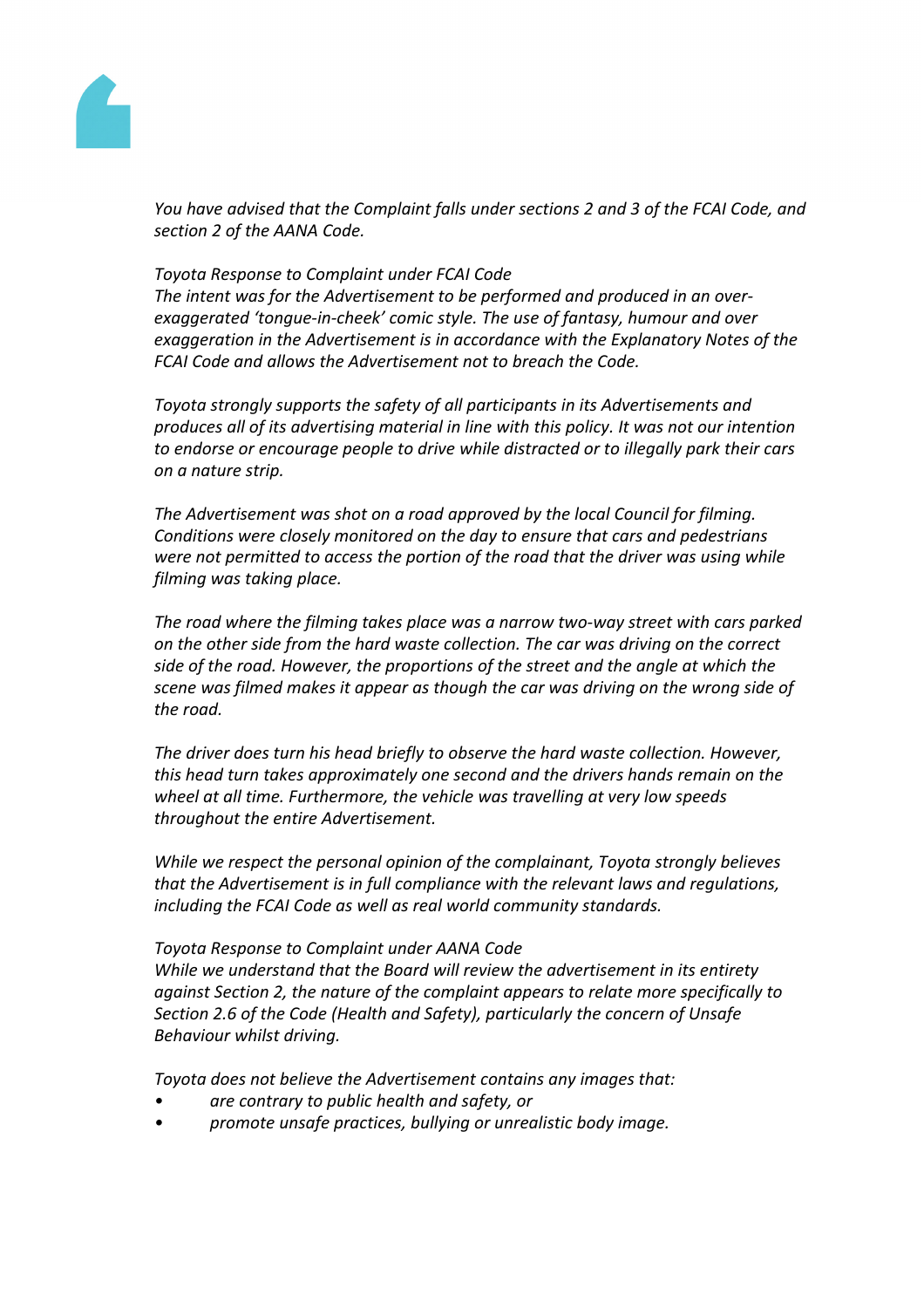

*As noted above, Toyota is committed to the highest standards of safety and applied strict controls around the filming of the Advertisement. In doing so, we were conscious to not promote any unsafe practices within the Advertisement.*

*As outlined in this letter, the intention of the Advertisement is simply to use of humour and over exaggeration to demonstrate the 'make any excuse' tagline for the Toyota Plate Clearance offer.*

*Given the above, we do not consider that the Advertisement contravenes the Code, having regard to Section 2.6 of the Code or otherwise. Importantly, we further note that the Advertisement will be removed from air from 1 February 2020.*

*In light of the above, Toyota respectfully requests that the Complaint be dismissed.*

### **THE DETERMINATION**

The Ad Standards Community Panel (Panel) was required to determine whether the material before it was in breach of the Federal Chamber of Automotive Industries Voluntary Code of Practice for Motor Vehicle Advertising (the FCAI Code).

To come within the FCAI Code, the material being considered must be an advertisement. The FCAI Code defines an advertisement as follows: "matter which is published or broadcast in all of Australia, or in a substantial section of Australia, for payment or other valuable consideration and which draws the attention of the public, or a segment of it, to a product, service, person, organisation or line of conduct in a manner calculated to promote or oppose directly or indirectly that product, service, person, organisation or line of conduct".

The Panel considered whether the advertisement was for a motor vehicle. Motor vehicle is defined in the FCAI Code as meaning: "passenger vehicle; motorcycle; light commercial vehicle and off-road vehicle". The Panel determined that the Toyota Kluger is a Motor Vehicles as defined in the FCAI Code.

The Panel determined that the material before it was an advertisement for a motor vehicle and therefore that the FCAI Code applied.

The Panel noted the complainant's concern that the driver in the advertisement breaks multiple laws:

- The man is driving on the wrong side of the road
- That he takes his eyes off the road and turns his head
- That he reverses along a path/nature strip
- He parks his vehicle on a nature strip
- He leaves his car unlocked and throws his keys on the front seat

The Panel then analysed specific sections of the FCAI Code and their application to the advertisement.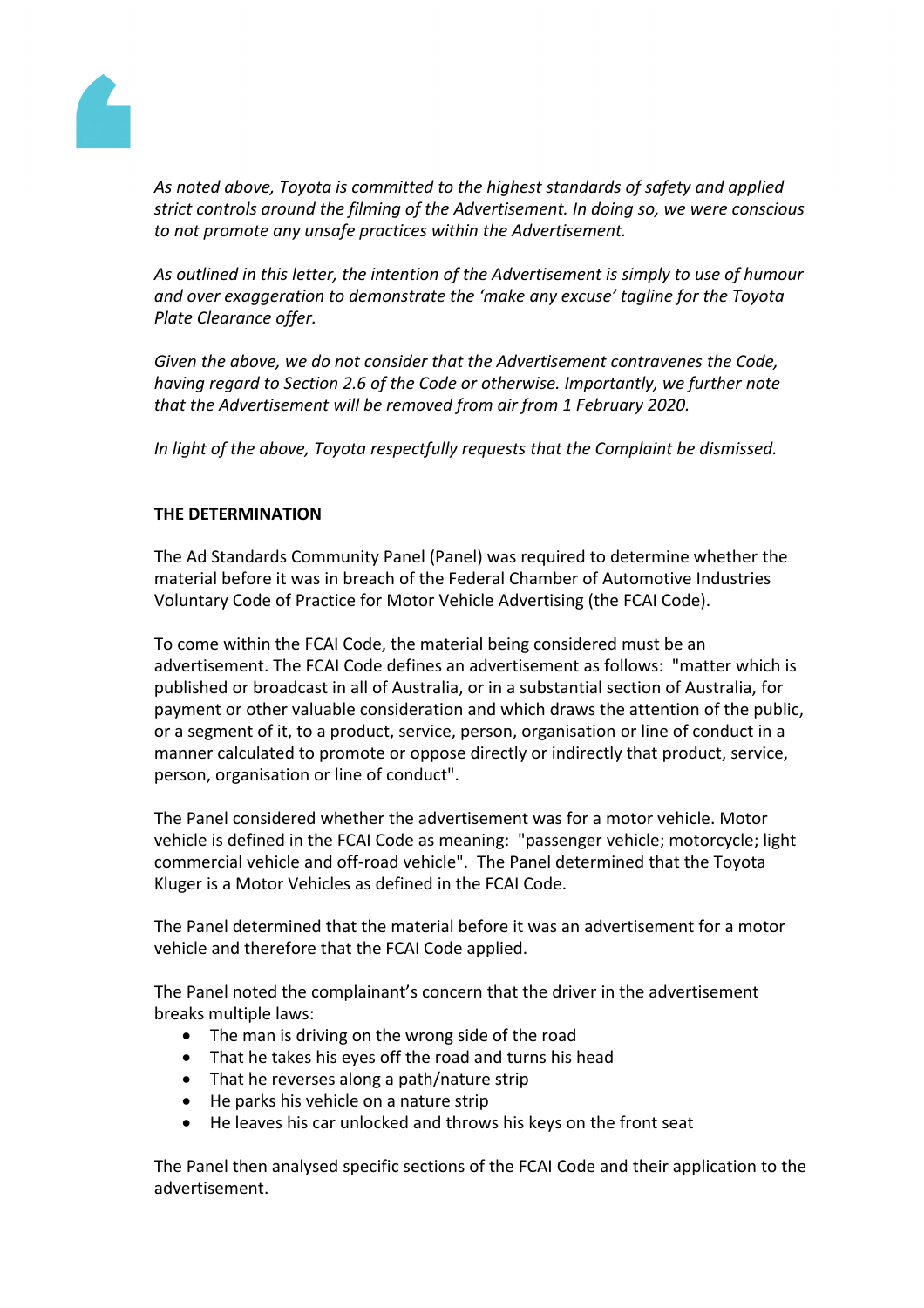

The Panel considered clause 2(a) of the FCAI Code. Clause 2(a) requires that: 'Advertisements for motor vehicles do not portray ...unsafe driving, including reckless or menacing driving that would breach any Commonwealth law or the law of any State or Territory in the relevant jurisdiction in which the advertisement is published or broadcast dealing with road safety or traffic regulation, if such driving were to occur on a road or road-related area, regardless of where the driving is depicted in the advertisement.'

The Panel noted the complainants concern that the driver was driving on the wrong side of the road.

The Panel noted the advertiser's response that the road where the advertisement was filmed was a narrow two-way street with cars parked on the other side of the road and whilst the car was driving on the correct side of the road the angle at which the scene was filmed makes it appear otherwise.

The Panel noted that Rule 129 of the Australian Road Rules states:

"(1) A driver on a road (except a multi-lane road) must drive as near as practicable to the far left side of the road."

The Panel also noted that Rule 133 of the Australian Road Rules states:

"Exceptions to keeping to the left of the centre of a road

(1) This rule applies to a driver on a two-way road without a dividing line or median strip. (2) The driver may drive to the right of the centre of the road:

(a) to overtake another driver; or

(b) to enter or leave the road; or

 (c) to enter a part of the road of one kind from a part of the road of another kind (for example, moving to or from a service road or emergency stopping lane).

(3) The driver may also drive to the right of the centre of the road if:

 (a) because of the width or condition of the road, it is not practicable to drive to the left of the centre of the road; and

(b) the driver can do so safely."

The Panel considered that there is no wide shot of the car on the road, however noted that in some of the images the driver did look to be close to the curb on the wrong side of the road. The Panel considered that it was clear that this was a suburban street with no lines marked. The Panel considered that it is common for cars to be parked in suburban streets and that the driver may need to have moved over to pass these cars. The Panel considered that it may not have been practicable for the driver to drive to the left of the centre of the road.

The Panel considered that the overall impression of the advertisement was not that the driver was driving on the wrong side of the road in an unsafe manner which would be likely to breach Commonwealth law or the law of any State or Territory.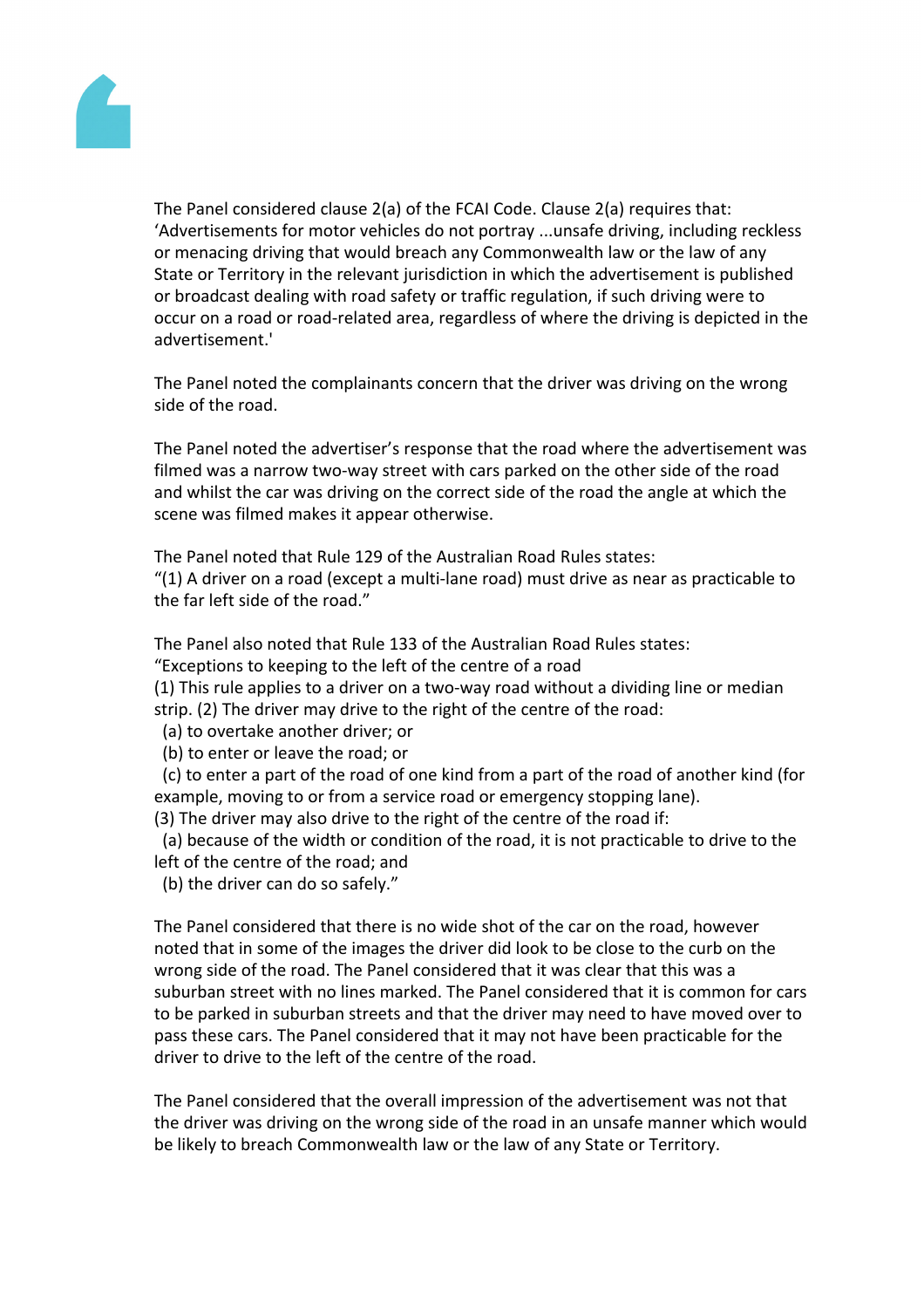

The Panel noted the complainant's concern that the driver turns his head around to a point where he is so distracted that he is not concentrating or in proper control of the vehicle.

The Panel noted the advertiser's response that the driver does turn his head briefly however it is only for one second and the driver's hands remain on the wheel, further the car was travelling at low speeds at all time.

The Panel noted that Rule 297 of the Australian Road Rules states: "(1) A driver must not drive a vehicle unless the driver has proper control of the vehicle."

The Panel considered that the driver is seen to be driving in a slow and controlled manner with both hands on the wheel. The Panel considered that the driver turns his head for less than a second, and that there is no indication that he has become distracted or has lost control of the vehicle. The Panel considered that the driver was in control of the vehicle at all points during the advertisement.

The Panel noted the complainant's concern that the driver reverses along a path/strip.

The Panel noted that Rule 289 of the Australian Road Rules states:

"(1) A driver must not drive on a nature strip adjacent to a length of road in a built-up area, unless the driver is:

(a) entering or leaving, by the shortest practicable route, an area on the nature strip indicated by information on or with a traffic control device as an area where vehicles may drive; or

(b) driving on a part of the nature strip indicated by information on or with a traffic control device as a part where vehicles may drive; or

(c) driving on the nature strip to enter or leave, by the shortest practicable route, a road-related area or adjacent land and there is not a part of the nature strip indicated by information on or with a traffic control device as a part where vehicles may drive; or

(d) riding a bicycle or animal, and there is not another law of this jurisdiction prohibiting the rider from riding a bicycle or animal on the nature strip; or

(e) driving a ride-on lawnmower that is cutting grass on the nature strip; or (f) driving a motorised wheelchair; or

(g) permitted to drive on the nature strip under another law of this jurisdiction."

The Panel noted the advertiser's response that the advertisement was produced using an exaggerated tongue-in-cheek comic style in accordance with the Explanatory Notes of the FCAI Code.

The Panel noted that the Explanatory Notes of the Code provides that: "advertisers may make legitimate use of fantasy, humour and self-evident exaggeration in creative ways in advertising for motor vehicles. However, such devices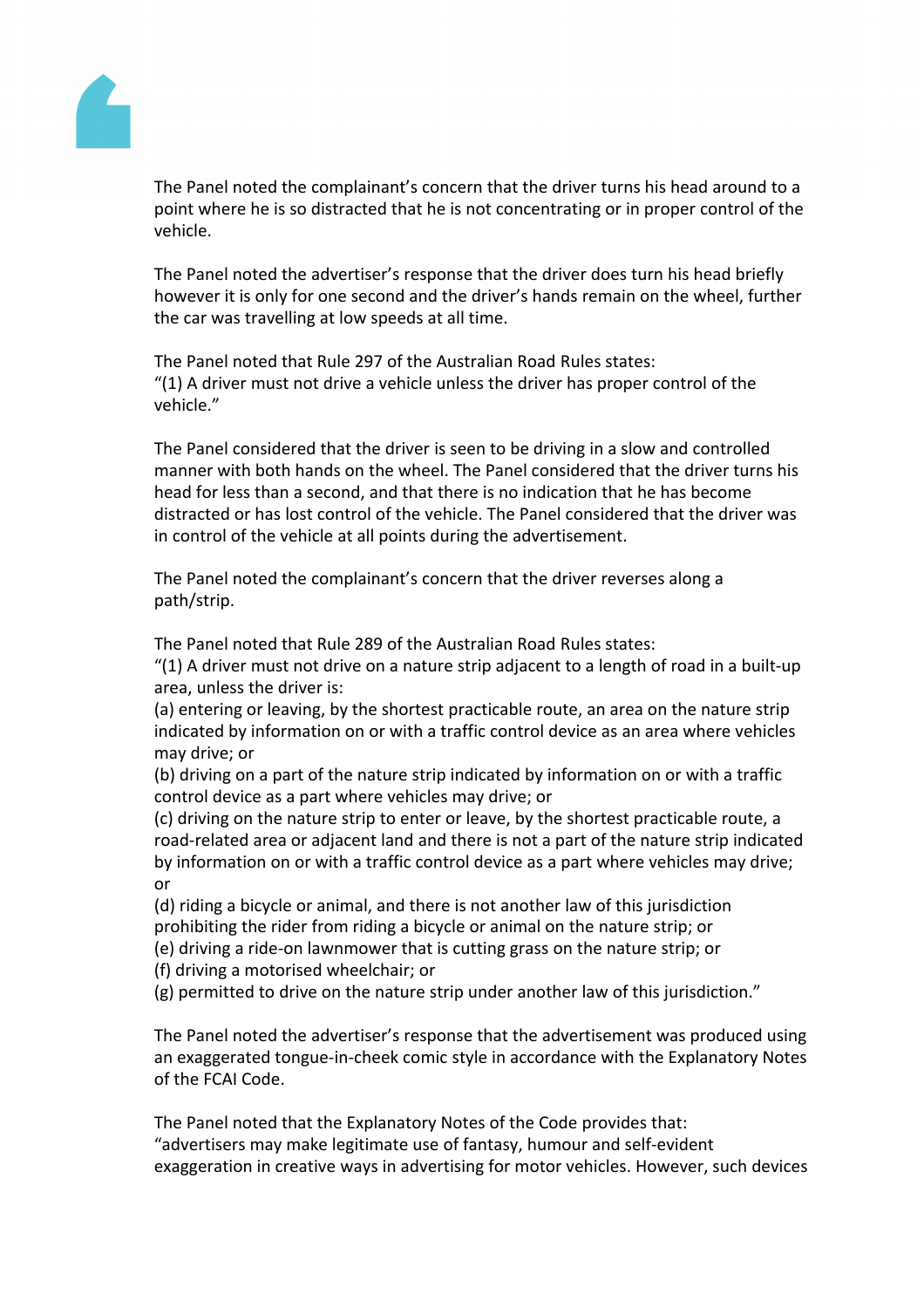

should not be used in any way to contradict, circumvent or undermine the provisions of the Code."

The Panel considered that the advertisement does not depict the driver driving on the nature strip, however considered that this is suggested by the advertisement as he is seen to park there. The Panel considered that the purpose of the advertisement is a suggestion that the driver is leaving his car with hard rubbish to be collected.

The Panel considered that the advertisement does not focus on the man driving on the footpath, and that the suggestion in the advertisement that he has done so is done in a humorous and exaggerated manner. The Panel considered that the advertisement's use of the exaggerated depiction did not contradict, circumvent or undermine the provisions of the Code.

The Panel considered that the advertisement did not depict unsafe driving that would be likely to breach relevant Commonwealth Law were it to occur on a road or road related area.

The Panel then considered clause 2(c) of the FCAI Code. Clause 2(c) requires that:

"Advertisements for motor vehicles do not portray ...driving practices or other actions which would if they were to take place on a road or road-related area, breach any Commonwealth law or the law of any State or Territory in the relevant jurisdiction in which the advertisement is published or broadcast directly dealing with road safety or traffic regulation. (examples: illegal use of hand-held mobile phones or not wearing seat belts in a moving motor vehicle]."

The Panel noted the complainant's concern that the driver parks his vehicle on a nature strip which is illegal.

The Panel noted Rule 197 of the Australian Road Rules states:

"(1) A driver must not stop on a bicycle path, footpath, shared path or dividing strip, or a nature strip adjacent to a length of road in a built-up area, unless: (a) the driver stops at a place on a length of road, or in an area, to which a parking control sign applies and the driver is permitted to stop at that place under the Australian Road Rules; or

(b) the driver is permitted to stop under another law of this jurisdiction."

The Panel noted that the car was not parked on a footpath, or across a driveway, and would not impede pedestrian access. Similar to the discussion is 2(a) above, the Panel considered that the depiction of the driver parking on the nature strip was a humorous and exaggerated depiction of the driver finding a ridiculous excuse to buy a new car, and was not a realistic depiction of driving practices. The Panel considered that the depiction of the man leaving his car to be collected by hard rubbish was not a depiction which would contradict, circumvent or undermine the provisions of the Code.